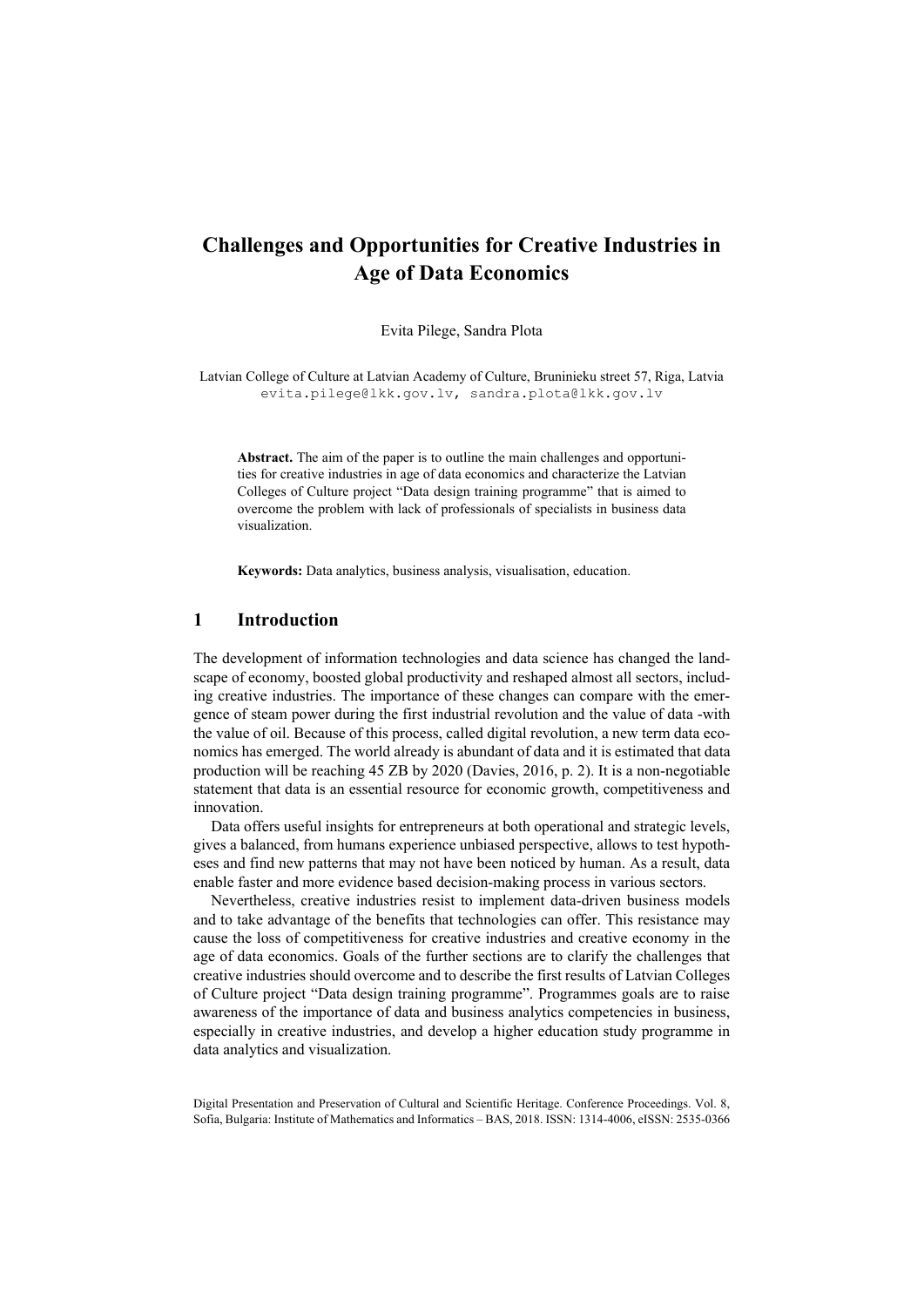## **2 The Technological Development Impact on Entrepreneurship**

The rapid development of information technologies comes with opportunities as well as challenges and the changes for the entrepreneurs. Researches show that entrepreneurs will need to adopt their strategies to the new data economy age, adapt their organizational structures and reshape their business models to ones which support datadriven decision-making process and even predictive analysis (Hagen, et al., 2013, p. 9). It is estimated that by the end of this decade, artificial intelligence will massively enter businesses, affect all levels of management and cause the reconsideration of the roles and redefinition of the fundamental operating principles currently guiding the organizations (Kolbjørnsrud, Richard, & Robert, 2016, p. 3).

Based on above mentioned, three challenges can be drawn:

- 1) Implementation of data analysis strategy in a business;
- 2) Redefinition of managers role and allocation of tasks;

Training and education programmes for CEOs and employees.

## **3 Positioning Creativity vs Technologies**

Despite the fact that technological development is highly regarded in the economic context, technology and creativity are still perceived as incompatible concepts by some representatives of creative industries. Studies have shown that United Kingdom, one of the leading creative economies, struggles with conservatism. Players have resisted the adoption of new technologies, the economy cannot sufficiently respond to the transformations produced by technologies and is putting the success under risk. The rapid diffusion of information and communication technologies is threatening some established creative businesses, such as newspapers, and massively disrupting others, like those in the recorded music industry. Frustrations can partly explain by the 'Innovator's Dilemma", which shows that past success generates inertias that obstruct adaptation to the new. In other words, the UK's creative businesses risk failing to make the most of their underlying creativity if they are unable to adapt their business practices and structures to the possibilities and constraints of new technologies (Bakhshi, Hargreaves, & Mateos-Garcia, 2013, pp. 11, 14, 15).

Above mentioned trend to oppose creativity and technology is incorrect. Throughout history, innovative ideas have sprung from human ingenuity and creativity. Now data and algorithms can support, enhance, or even replace human ingenuity in some instances (Henke, et al., 2016, p. 16). It is often misunderstood that the development of artificial intelligence and automatization will make the human workforce redundant. On the contrary, the technology will increase the need for human expertise. Development of technology, artificial intelligence alter the allocation of tasks that should be performed more efficiently and qualitatively, either by machines or humans. People will not be longer chained to routine and lower-value activities but they have the opportunity to manage ideas and innovations (Shanks, Sinha, & Robert, 2016, p. 3).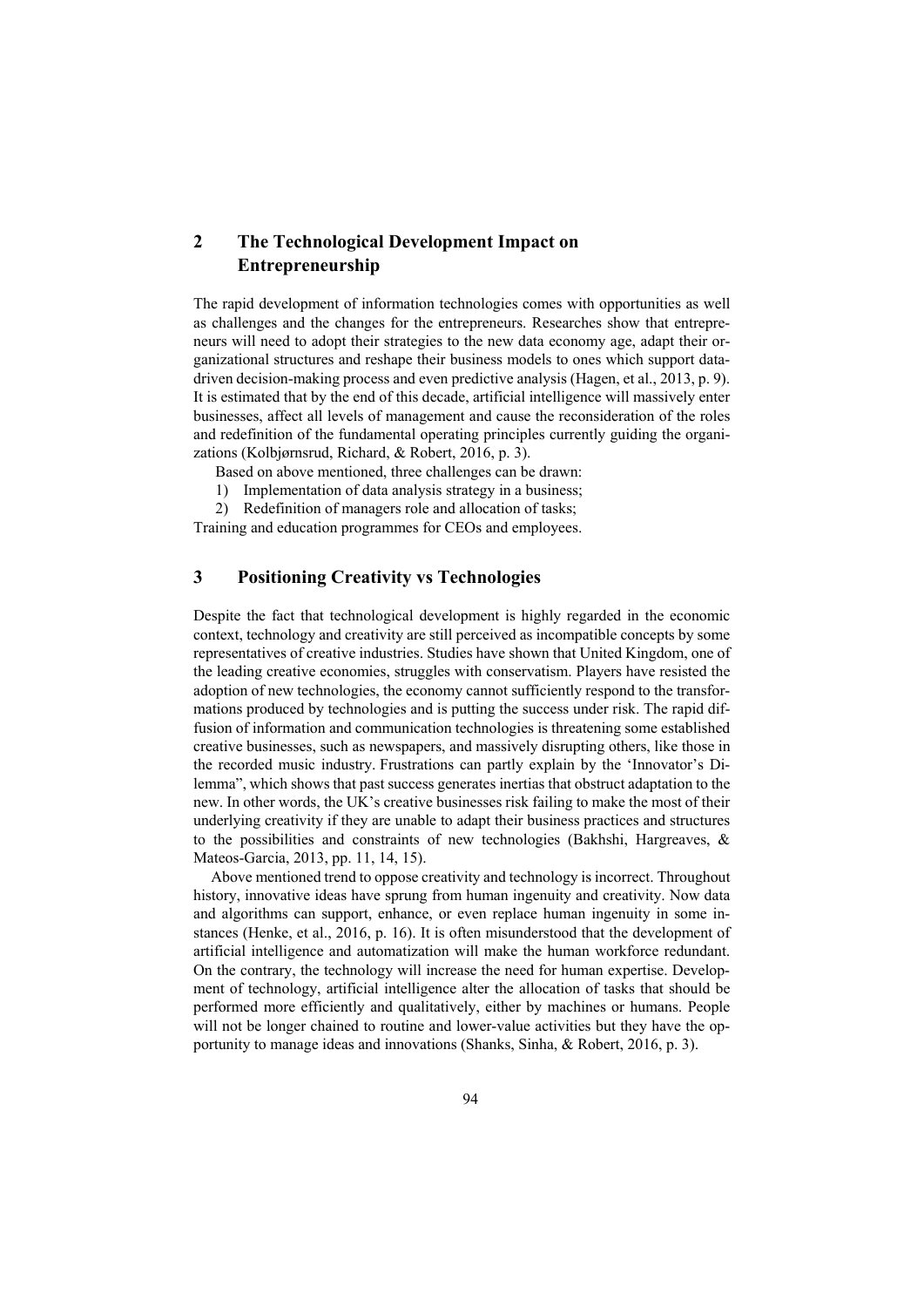### **4 Data Driven Creative Ideas**

The analysis of creative industries projects shows that there are internationally known success stories where combining creativity with advanced technologies has created successful business models, products, services.

Internet entertainment service Netflix used all the Big Data they had to inspire the creative direction. They got deep insight into peoples' taste in entertainment, used data proactively and created series "House of Cards. Netflix was not using data retroactively to make suggestions for content. Data were used proactively and correctly predicted television series` potential to be successful.

An online music analytics platform Next Big Sound provides analytics and insights for the music industry by tracking different data signals to help record labels, artists, and band managers make better decisions. The data that they focus on is combining social media data with sales data, radio airplay data, events data, and any other proprietary data they can get to provide context and cross-sectional insights to the music industry.

A photo-editing application Prisma transforms users' photos and videos into works of art by using combination of neural networks and artificial intelligence.

These are just some examples that support the idea that, in the future, successful business models in creative industries are linked to the use of opportunities offered by technological development.

Latest statistics (Database on Digital economy and society, n.d.) confirm that people are using technologies and interacting with them more and more. According to the Eurostat, 81% EU individuals aged 16 to 74 are regularly using the internet in 2017, while only% 13 have never used internet, 66% are using the internet for finding information about goods and services, about half (54%) are using the internet for participating in social networks, 40 % are using the internet for playing or downloading games, images, films or music. 57 % individuals have basic or above basic overall digital skills. Latest statistics confirm that people are using technologies and creating valuable data for organizations and entrepreneurs. 81% EU individuals aged 16 to 74 are regularly using the internet in 2017, while only 13% have never used internet, 66% are using the internet for finding information about goods and services, about half (54%) are using the internet for participating in social networks, 40 % are using the internet for playing or downloading games, images, films or music.

The statistic shows that the target group of creative industries uses the technologies, are leaving and creating digital data, therefore representatives of creative industries should not avoid the technologies.

## **5 "Data Design Training Programme" at Latvian College of Culture**

All above mentioned, processes have created a demand for an interdisciplinary approach un education and new professions with a novel skill-set. People need appropriate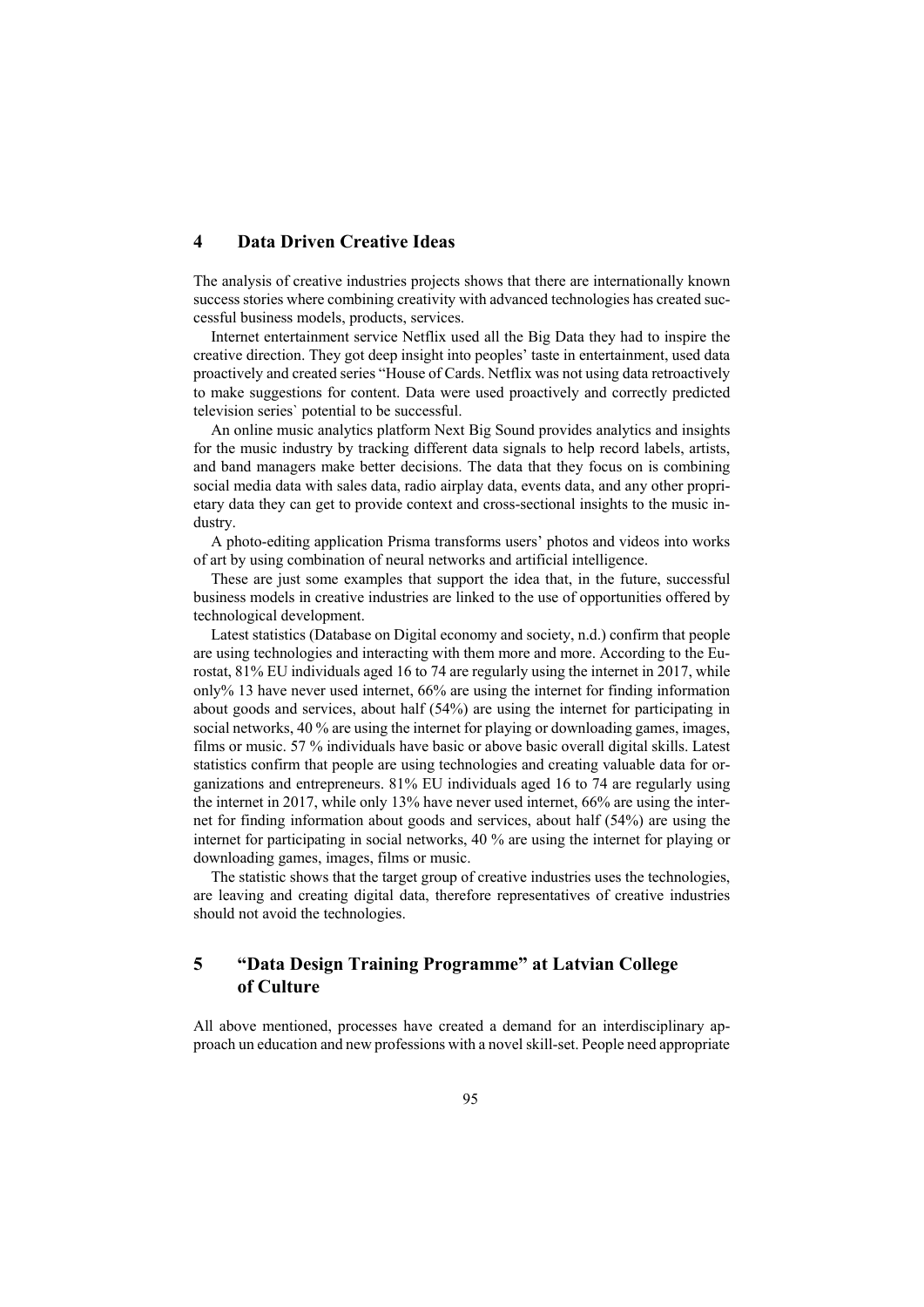skills, knowledge and confidence to make the most of the digital revolution, to prosper in all areas of their lives in a digital society and economy.

There are no specific restrictions (for example, geography, climate) for the acquisition of the knowledge and skills necessary for data analysis, therefore, training and professional development of this global and missing specialists could take place in Latvia.

Currently, this potential is not used in Latvia - no systematic data, business analysis and communication education programs are offered, although such specialists are being sought on the labor market. Widely talk about the importance of engineering professions, but there is no discussion about the broad perspective of data analysis, explaining the interdisciplinary nature of these professions - a combination of technical, analytical and creative competences.

In order to address the problem with the shortage of professionals with adequate knowledge of data analytics, information technology and business, Latvian College of Culture has started the project with aim to analyze the labor market, raise the awareness of data analysis importance and develop new study program that includes the knowledge and competencies of business, data analytics and design.

#### **Project goals:**

- 1. To develop public awareness of data analysis and communication, its necessity;
- 2. To educate the public on the legal aspects, risks and benefits of data provision and use;
- 3. To develop the content of internationally competitive data analysis and communication curricula;
- 4. Implement data analysis training and communication programs at both formal and informal level;
- 5. To promote the analytically thinking and creative society.

#### **Project tasks:**

- 1. To study the development of international data analysis and its impact on the development of industries;
- 2. Examine knowledge, skills and competences that are currently needed and are expected to be needed in the future in the professions related to the development of ICT and data analysis;
- 3. To investigate the current practice and experience of Latvian enterprises, organizations in data analysis and communication (required, applied knowledge, skills, competences, technologies); to identify successes, problems and necessities;
- 4. To develop the content of internationally competitive training in data analysis and communication;
- 5. Organize discussions between industry, education and society on the prospects for data analysis and communication, legal aspects of data provision and use;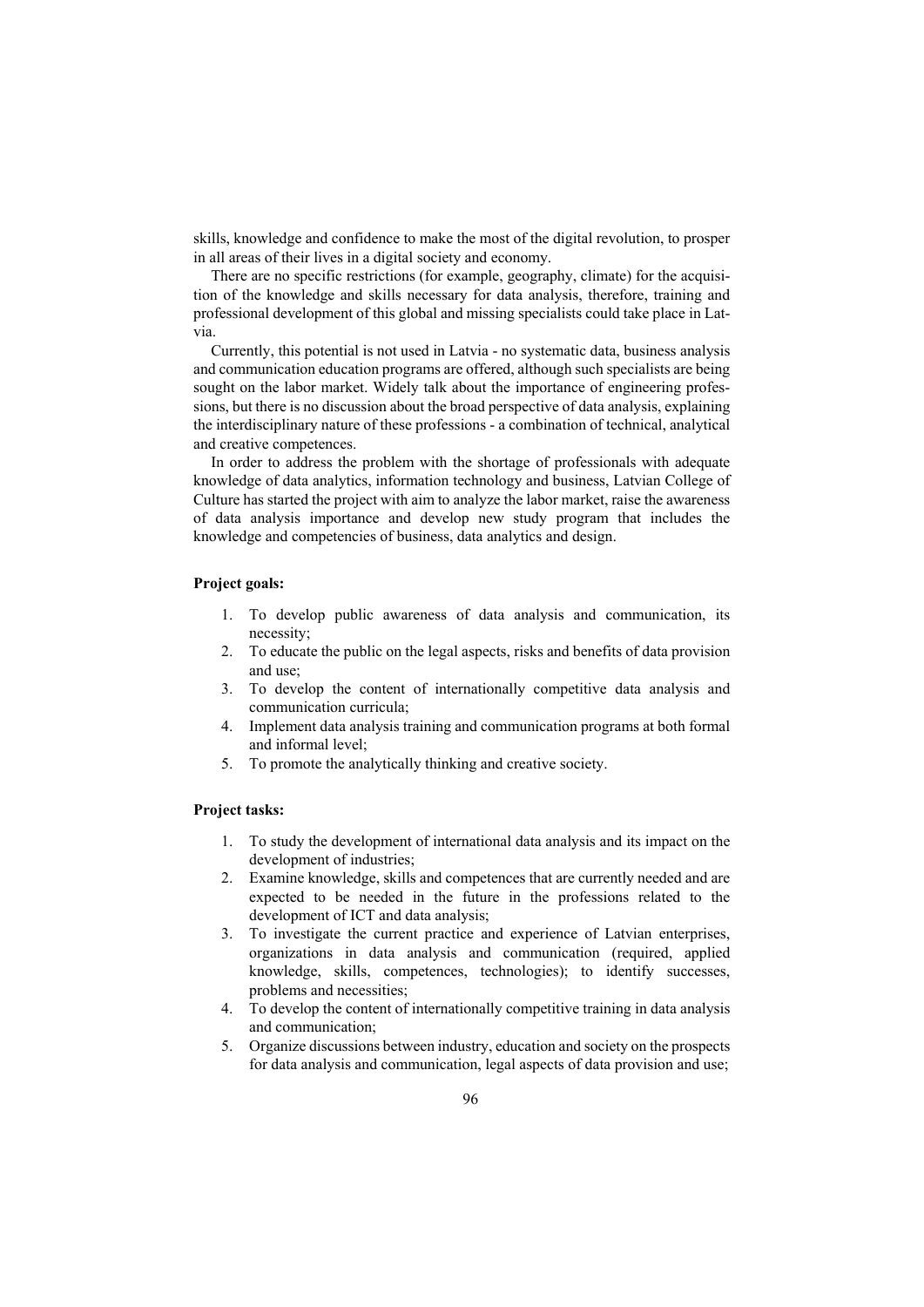6. Implement training programs in data analysis and communication.

#### **Project activities:**

- 1. To analyze international studies on trends in data analysis and communication and their impact on industry;
- 2. To analyze the necessary knowledge, skills and competences of data analysis and related professions and create a catalog of competences:
	- a. An analysis of the knowledge, skills and competences mentioned in international research and publications,
	- b. An analysis of the knowledge, skills and competences mentioned in international job advertisements,
	- c. Analysis of knowledge, skills and competences mentioned in Latvian job advertisements;
- 3. To interview Latvian enterprises, organizations and data analysis specialists about their practice and needs in the implementation of data analysis, professional development of specialists;
- 4. To organize a working group in which industry, education, and media professionals develop a conceptual model for informing and educating the public on data analysis and communication issues as well as legal aspects of data provision and use;
- 5. Implement the working group's developed model, the resulting activities in practice.

#### **Project results:**

- 1. A study on international data analysis and communication trends and their impact on industry;
- 2. A study on the situation and needs of Latvian enterprises, organizations in data analysis and communication was conducted;
- 3. A catalog of knowledge, skills and competences of data analysis and communication specialists has been developed, based on the results of international research and the needs of Latvian enterprises, organizations. The catalog can be transformed into a professional standard;
- 4. Content of internationally competitive data analysis and communication education programs was developed;
- 5. Implementation of formal and informal training in data analysis and communication;
- 6. Implementation of public education activities in the provision, analysis and communication of data: in professional perspectives and legal aspects

As a result of the project the program for training the data analytic and visualization competencies was developed.

The approbation starts at the academic year 2018/2019. In order to understand the skillset, knowledge and competencies needed in labour market, depth interviews are conducted with eight executives and project managers from publishing, information